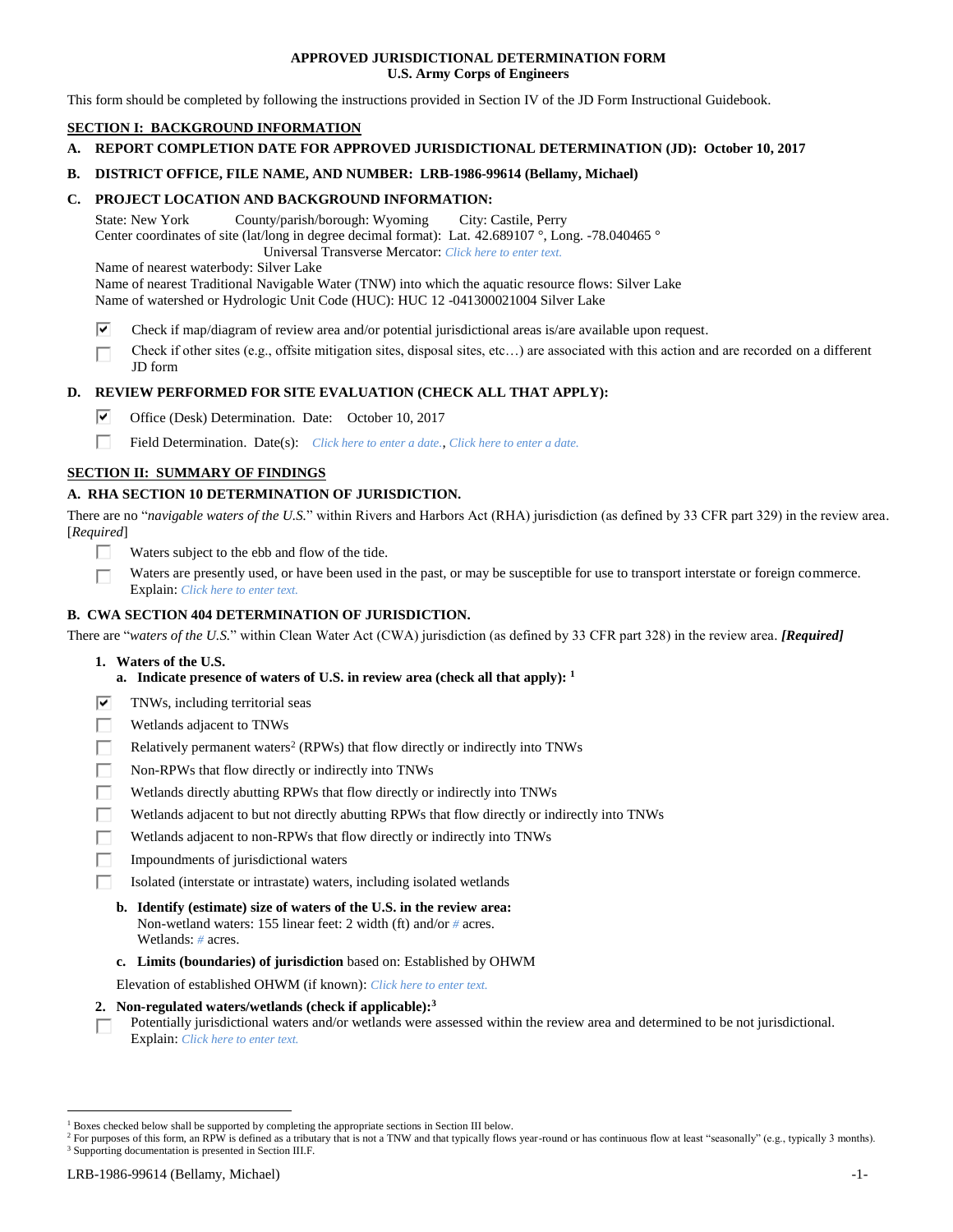# **SECTION III: CWA ANALYSIS**

## **A. TNWs AND WETLANDS ADJACENT TO TNWs**

**The agencies will assert jurisdiction over TNWs and wetlands adjacent to TNWs. If the aquatic resource is a TNW, complete Section III.A.1 and Section III.D.1. only; if the aquatic resource is a wetland adjacent to a TNW, complete Sections III.A.1 and 2 and Section III.D.1.; otherwise, see Section III.B below**.

**1. TNW** 

Identify TNW: Silver Lake

Summarize rationale supporting determination:

- 1. The physical characteristics, including its size, indicate that the waterbody has the capacity to be navigated by watercraft.
	- i. Approximately 3 miles long and 0.5 miles wide. These features facilitate a high usage of watercraft on the lake.

2. The waterbody is currently used/ was historically used for activities involving navigation and interstate commerce, such as recreational commercial navigation.

- i. There are public boat launch ramps, marinas, and fishing access points occurring on the lake, which facilitate high recreational use of the area.
- ii. There is an abundance of on-lake services for such a small body of water.
- iii. Power boating, wind surfing, personal watercraft and more are enjoyed on the lake.
- iv. Anglers enjoy the population of walleye and panfish.
- v. The lake was the site of one of the 2007 Ice Team Trap Attack series, the first professional ice fishing contest held in New York. The tournament drew anglers from many areas of the country.

Conclusion: Collectively, the above discussed factors demonstrate that Silver Lake is navigable-in-fact, resulting in its designation as a TNW for purposes of CWA jurisdictional determinations and currently used/historically used in interstate or foreign commerce associated with commercial recreational navigation activities. This determination establishes Corps jurisdiction over this water body as a TNW under Section 404 of the Clean Water Act, pursuant to 33 C.F.R. Part 328.3(a)(1).

#### **2. Wetland adjacent to TNW**

Summarize rationale supporting conclusion that wetland is "adjacent": *Click here to enter text.*

### **B. CHARACTERISTICS OF TRIBUTARY (THAT IS NOT A TNW) AND ITS ADJACENT WETLANDS (IF ANY):**

**This section summarizes information regarding characteristics of the tributary and its adjacent wetlands, if any, and it helps determine whether or not the standards for jurisdiction established under Rapanos have been met.** 

**The agencies will assert jurisdiction over non-navigable tributaries of TNWs where the tributaries are "relatively permanent waters" (RPWs), i.e. tributaries that typically flow year-round or have continuous flow at least seasonally (e.g., typically 3 months). A wetland that directly abuts an RPW is also jurisdictional. If the aquatic resource is not a TNW, but has year-round (perennial) flow, skip to Section III.D.2. If the aquatic resource is a wetland directly abutting a tributary with perennial flow, skip to Section III.D.4.**

**A wetland that is adjacent to but that does not directly abut an RPW requires a significant nexus evaluation. Corps districts and EPA regions will include in the record any available information that documents the existence of a significant nexus between a relatively permanent tributary that is not perennial (and its adjacent wetlands if any) and a traditional navigable water, even though a significant nexus finding is not required as a matter of law.**

**If the waterbody<sup>4</sup> is not an RPW, or a wetland directly abutting an RPW, a JD will require additional data to determine if the waterbody has a significant nexus with a TNW. If the tributary has adjacent wetlands, the significant nexus evaluation must consider the tributary in combination with all of its adjacent wetlands. This significant nexus evaluation that combines, for analytical purposes, the tributary and all of its adjacent wetlands is used whether the review area identified in the JD request is the tributary, or its adjacent wetlands, or both. If the JD covers a tributary with adjacent wetlands, complete Section III.B.1 for the tributary, Section III.B.2 for any onsite wetlands, and Section III.B.3 for all wetlands adjacent to that tributary, both onsite and offsite. The determination whether a significant nexus exists is determined in Section III.C below.**

- **1. Characteristics of non-TNWs that flow directly or indirectly into TNW**
	- **(i) General Area Conditions:** Watershed size: *# Choose an item.* Drainage area: *# Choose an item.*

Average annual rainfall: *#* inches Average annual snowfall: *#* inches

## **(ii) Physical Characteristics:**

- (a) Relationship with TNW:
	- Tributary flows directly into TNW.

П. Tributary flows through *Choose an item.* tributaries before entering TNW.

<sup>4</sup> Note that the Instructional Guidebook contains additional information regarding swales, ditches, washes, and erosional features generally and in the arid West.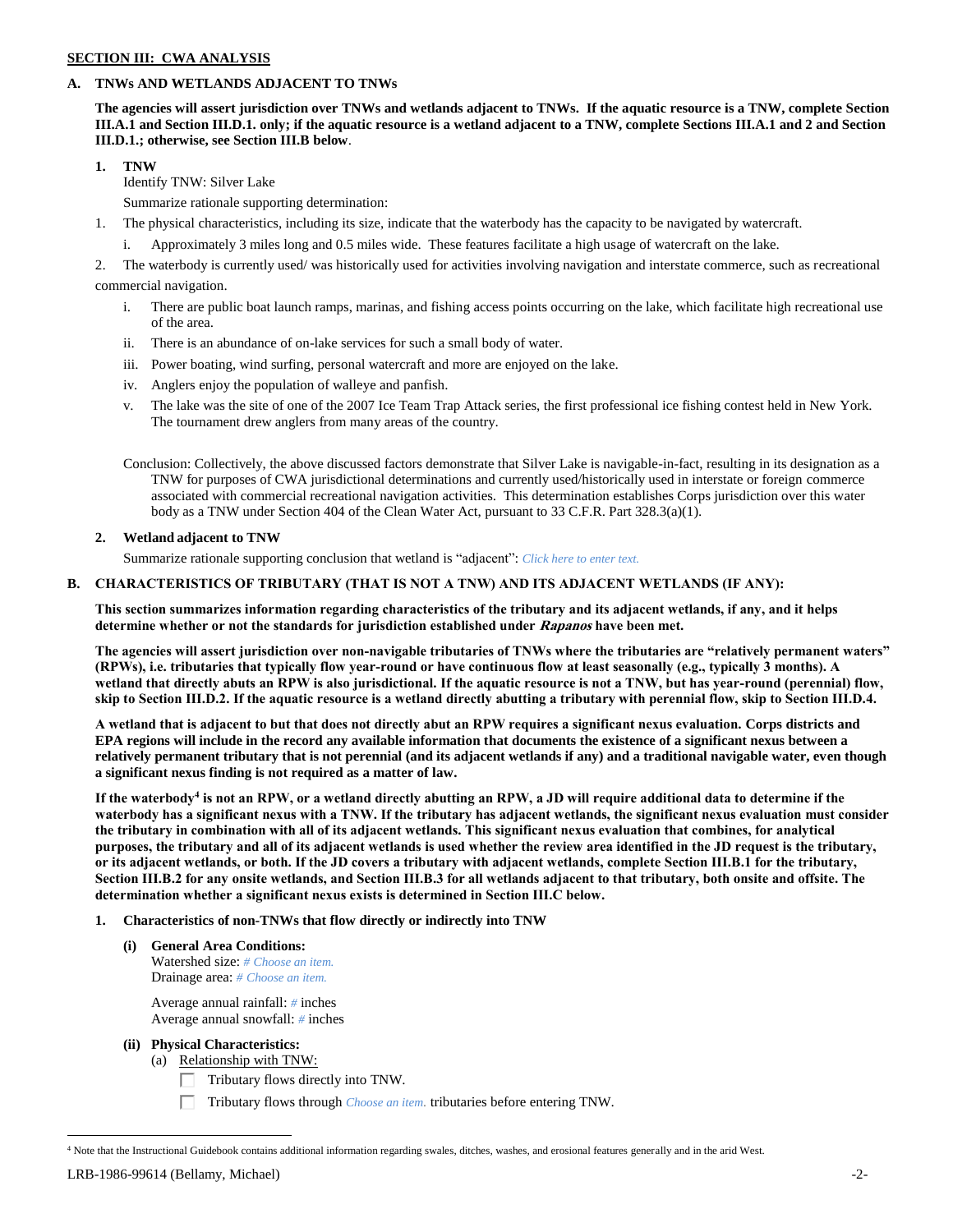Project waters are *Choose an item.* river miles from TNW. Project waters are *Choose an item.* river miles from RPW. Project waters are *Choose an item.* aerial (straight) miles from TNW. Project waters are *Choose an item.* aerial (straight) miles from RPW. Project waters cross or serve as state boundaries. Explain: *Click here to enter text.*

Identify flow route to TNW<sup>5</sup>: Click here to enter text. Tributary stream order, if known: *Click here to enter text.*

- (b) General Tributary Characteristics (check all that apply):
	- Tributary is:  $\Box$  Natural
		- Artificial (man-made). Explain: *Click here to enter text.*
		- Manipulated (man-altered). Explain: *Click here to enter text.*

<sup>5</sup> Flow route can be described by identifying, e.g., tributary a, which flows through the review area, to flow into tributary b, which then flows into TNW.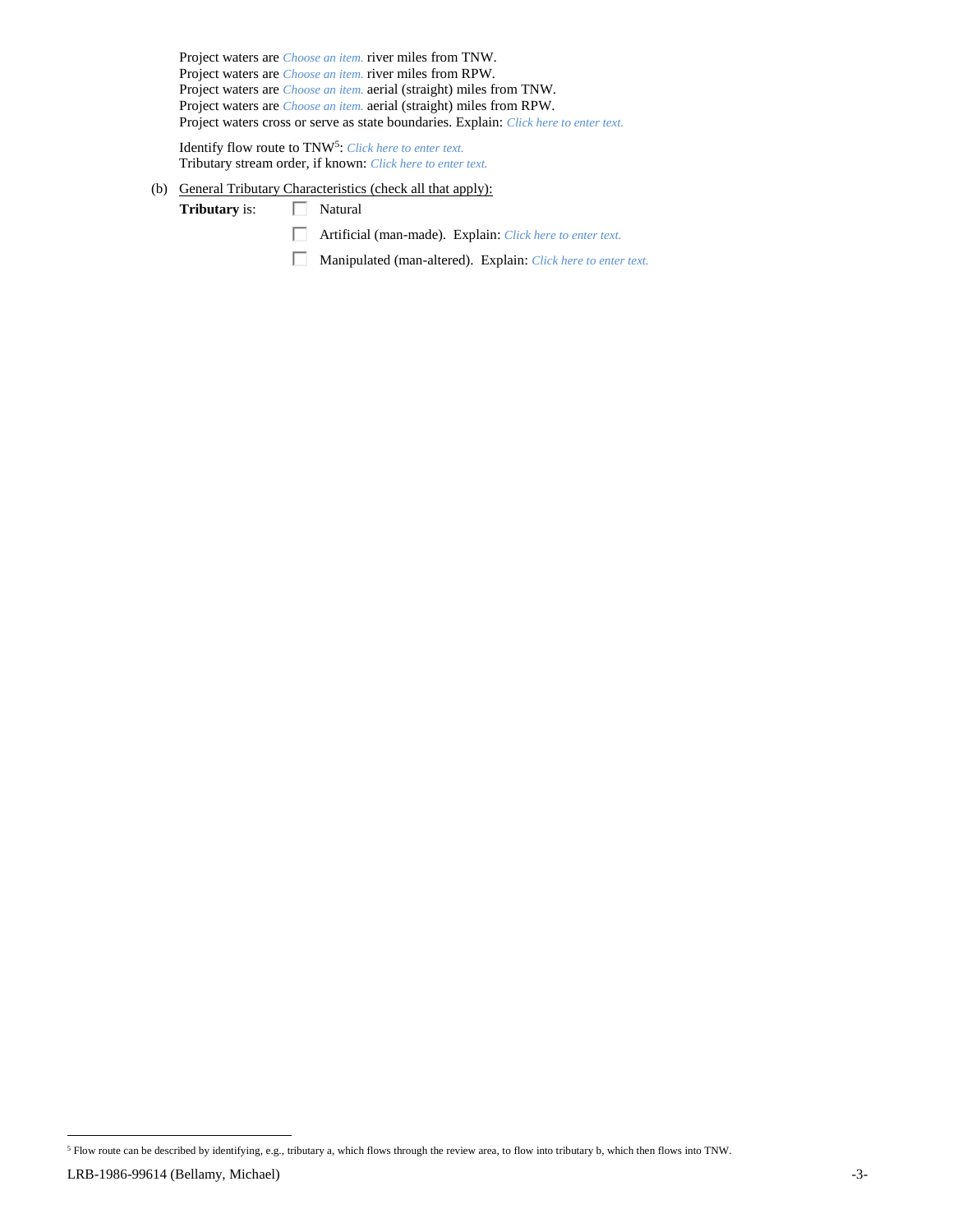|     | Tributary properties with respect to top of bank (estimate):<br>Average width: # feet<br>Average depth: # feet<br>Average side slopes: Choose an item.                                                                                                                                                                                                                                                                                                                                                                                                                                                                                                                                                                       |
|-----|------------------------------------------------------------------------------------------------------------------------------------------------------------------------------------------------------------------------------------------------------------------------------------------------------------------------------------------------------------------------------------------------------------------------------------------------------------------------------------------------------------------------------------------------------------------------------------------------------------------------------------------------------------------------------------------------------------------------------|
|     | Primary tributary substrate composition (check all that apply):<br>Silts<br>Sands<br>Concrete<br>Cobbles<br>Gravel<br>Muck<br>Bedrock<br>Vegetation. Type/% cover: Click here to enter text.<br>Other. Explain: Click here to enter text.                                                                                                                                                                                                                                                                                                                                                                                                                                                                                    |
| (c) | Tributary condition/stability [e.g., highly eroding, sloughing banks]. Explain: Click here to enter text.<br>Presence of run/riffle/pool complexes. Explain: Click here to enter text.<br>Tributary geometry: Choose an item.<br>Tributary gradient (approximate average slope): #%<br>Flow:                                                                                                                                                                                                                                                                                                                                                                                                                                 |
|     | Tributary provides for: Choose an item.<br>Estimate average number of flow events in review area/year: Choose an item.<br>Describe flow regime: Click here to enter text.<br>Other information on duration and volume: Click here to enter text.                                                                                                                                                                                                                                                                                                                                                                                                                                                                             |
|     | <b>Surface flow is:</b> <i>Choose an item.</i> <b>Characteristics:</b> <i>Click here to enter text.</i><br>Subsurface flow: Choose an item. Explain findings: Click here to enter text.<br>Dye (or other) test performed: Click here to enter text.                                                                                                                                                                                                                                                                                                                                                                                                                                                                          |
|     | Tributary has (check all that apply):<br>Bed and banks<br>OHWM <sup>6</sup> (check all indicators that apply):<br>clear, natural line impressed on the bank $\Box$<br>the presence of litter and debris<br>changes in the character of soil<br>destruction of terrestrial vegetation<br>shelving<br>the presence of wrack line<br>vegetation matted down, bent, or absent $\Box$<br>sediment sorting<br>leaf litter disturbed or washed away<br>scour<br>sediment deposition<br>multiple observed or predicted flow events<br>water staining<br>abrupt change in plant community Click here to enter text.<br>other (list): Click here to enter text.<br>Discontinuous OHWM. <sup>7</sup> Explain: Click here to enter text. |
|     | If factors other than the OHWM were used to determine lateral extent of CWA jurisdiction (check all that apply):<br>High Tide Line indicated by:<br>Mean High Water Mark indicated by:<br>oil or scum line along shore objects<br>survey to available datum;<br>fine shell or debris deposits (foreshore)<br>physical markings;<br>physical markings/characteristics<br>vegetation lines/changes in vegetation types.<br>tidal gauges<br>other (list): Click here to enter text.                                                                                                                                                                                                                                             |
|     | (iii) Chemical Characteristics:<br>Characterize tributary (e.g., water color is clear, discolored, oily film; water quality; general watershed characteristics, etc.).<br>Explain: Click here to enter text.                                                                                                                                                                                                                                                                                                                                                                                                                                                                                                                 |

Identify specific pollutants, if known: *Click here to enter text.*

<sup>6</sup>A natural or man-made discontinuity in the OHWM does not necessarily sever jurisdiction (e.g., where the stream temporarily flows underground, or where the OHWM has been removed by development or agricultural practices). Where there is a break in the OHWM that is unrelated to the waterbody's flow regime (e.g., flow over a rock outcrop or through a culvert), the agencies will look for indicators of flow above and below the break. 7 Ibid.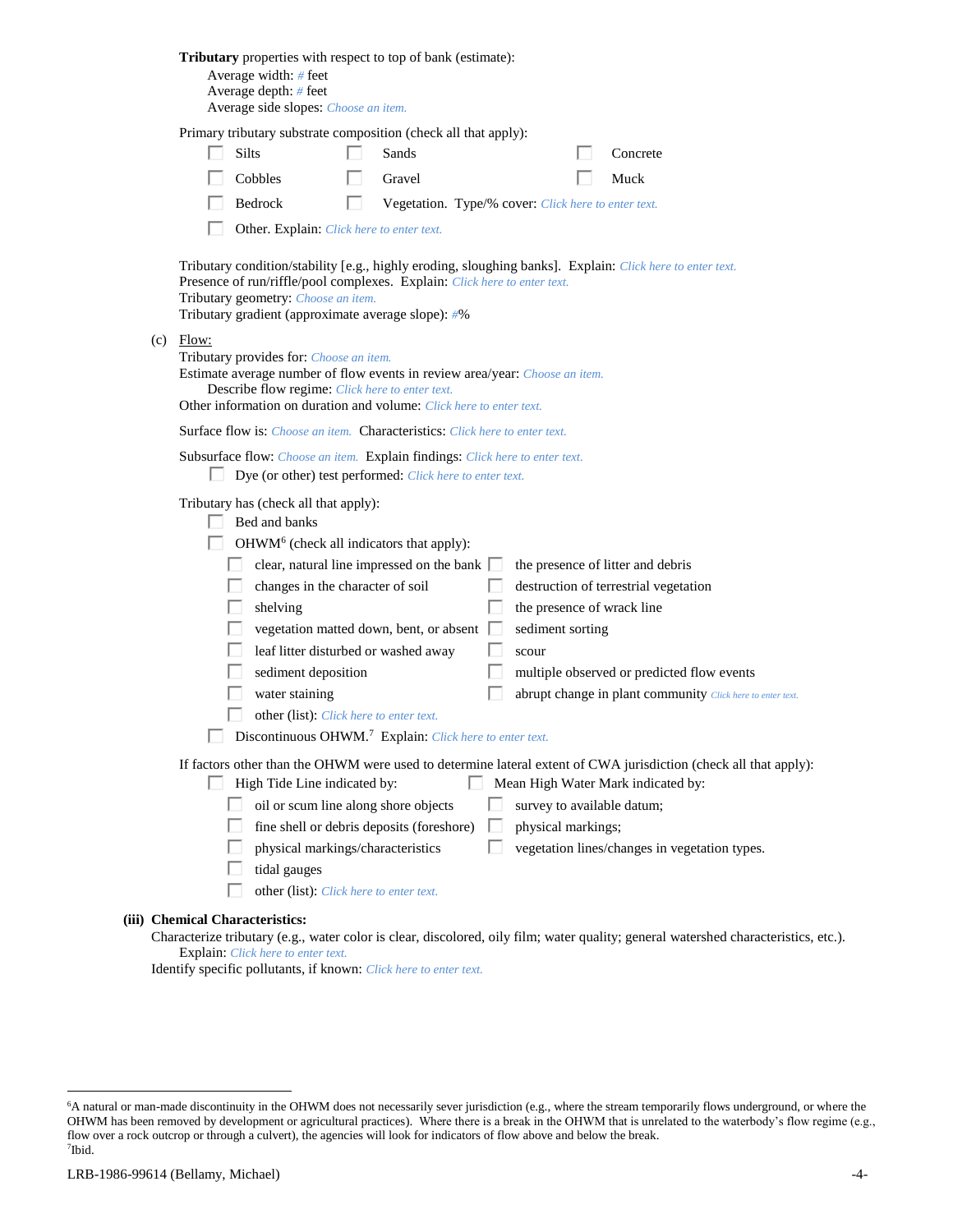## **(iv) Biological Characteristics. Channel supports (check all that apply):**

- Riparian corridor. Characteristics (type, average width): *Click here to enter text.*
- Wetland fringe. Characteristics: *Click here to enter text.*
- $\Box$  Habitat for:
	- Federally Listed species. Explain findings: *Click here to enter text.*
	- Fish/spawn areas. Explain findings: *Click here to enter text.*
	- $\Box$ Other environmentally-sensitive species. Explain findings: *Click here to enter text.*
	- П Aquatic/wildlife diversity. Explain findings: *Click here to enter text.*

#### **2. Characteristics of wetlands adjacent to non-TNW that flow directly or indirectly into TNW**

#### **(i) Physical Characteristics:**

- (a) General Wetland Characteristics: Properties: Wetland size: *#* acres Wetland type. Explain: *Click here to enter text.* Wetland quality. Explain: *Click here to enter text.* Project wetlands cross or serve as state boundaries. Explain: *Click here to enter text.*
- (b) General Flow Relationship with Non-TNW:
	- Flow is: *Choose an item.* Explain: *Click here to enter text.*

Surface flow is: *Choose an item.* Characteristics: *Click here to enter text.*

Subsurface flow: *Choose an item.* Explain findings: *Click here to enter text.*

Dye (or other) test performed: *Click here to enter text.*

## (c) Wetland Adjacency Determination with Non-TNW:

- П. Directly abutting
- Г. Not directly abutting
	- П. Discrete wetland hydrologic connection. Explain: *Click here to enter text.*
	- П. Ecological connection. Explain: *Click here to enter text.*
	- П. Separated by berm/barrier. Explain: *Click here to enter text.*
- (d) Proximity (Relationship) to TNW

Project wetlands are *Choose an item.* river miles from TNW. Project waters are *Choose an item.* aerial (straight) miles from TNW. Flow is from: *Choose an item.* Estimate approximate location of wetland as within the *Choose an item.* floodplain.

#### **(ii) Chemical Characteristics:**

Characterize wetland system (e.g., water color is clear, brown, oil film on surface; water quality; general watershed characteristics; etc.). Explain: *Click here to enter text.*

Identify specific pollutants, if known: *Click here to enter text.*

#### **(iii) Biological Characteristics. Wetland supports (check all that apply):**

- Riparian buffer. Characteristics (type, average width): *Click here to enter text.*
- Vegetation type/percent cover. Explain: *Click here to enter text.*
- $\Box$  Habitat for:
	- Federally Listed species. Explain findings: *Click here to enter text*.
	- Fish/spawn areas. Explain findings: *Click here to enter text.*
	- $\Box$ Other environmentally-sensitive species. Explain findings: *Click here to enter text.*
	- $\Box$ Aquatic/wildlife diversity. Explain findings: *Click here to enter text.*

## **3. Characteristics of all wetlands adjacent to the tributary (if any)**

All wetland(s) being considered in the cumulative analysis: *Choose an item.* Approximately (*#*) acres in total are being considered in the cumulative analysis.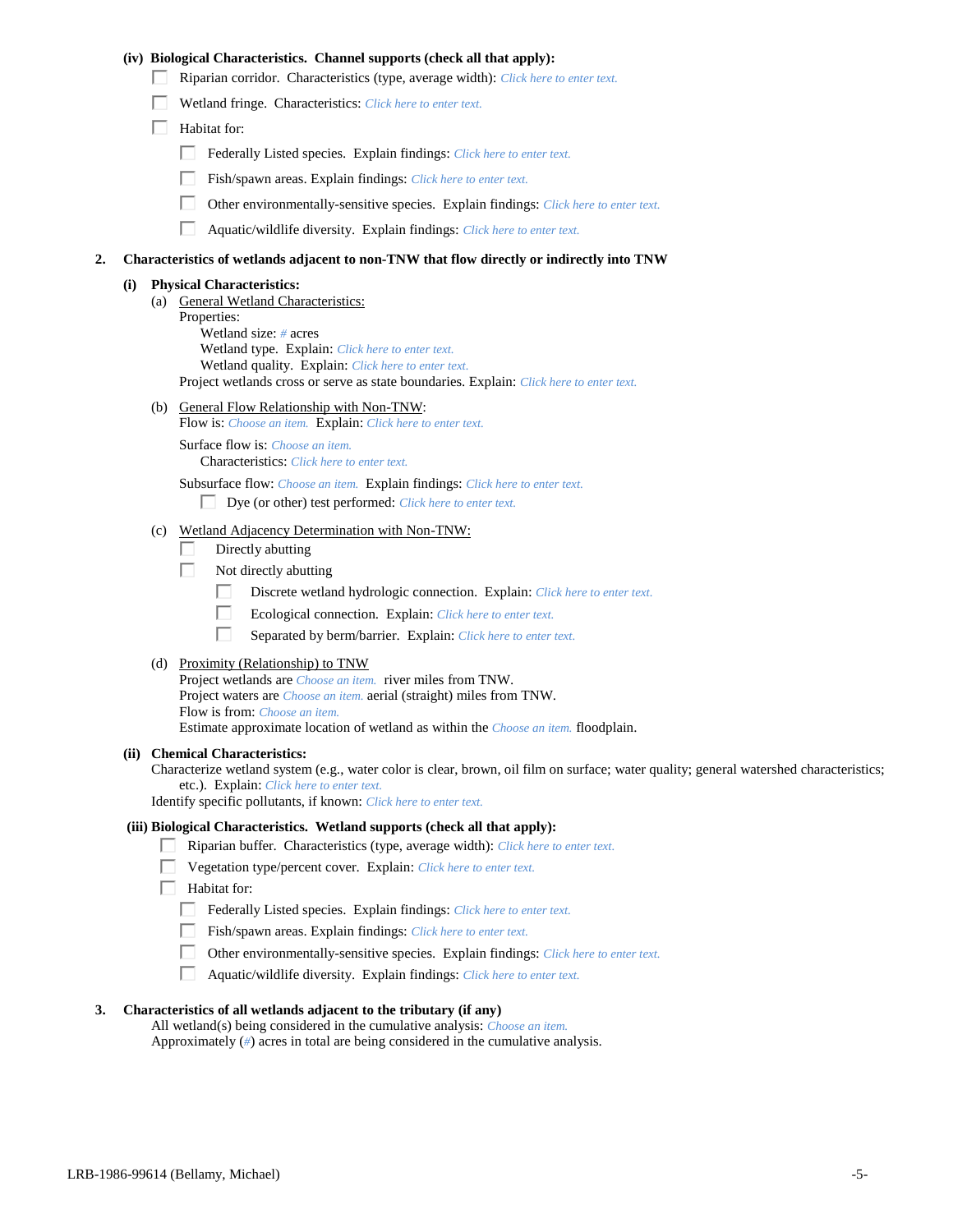For each wetland, specify the following:

| Directly abuts? $(Y/N)$ | Size (in acres) | Directly abuts? $(Y/N)$ | Size (in acres) |
|-------------------------|-----------------|-------------------------|-----------------|
| V/N                     |                 |                         |                 |
| Y/N                     |                 | Y/N                     |                 |
| Y/N                     |                 | Y/N                     |                 |
| Y/N                     |                 | 77 N                    |                 |

Summarize overall biological, chemical and physical functions being performed: *Click here to enter text.*

## **C. SIGNIFICANT NEXUS DETERMINATION**

**A significant nexus analysis will assess the flow characteristics and functions of the tributary itself and the functions performed by any wetlands adjacent to the tributary to determine if they significantly affect the chemical, physical, and biological integrity of a TNW. For each of the following situations, a significant nexus exists if the tributary, in combination with all of its adjacent wetlands, has more than a speculative or insubstantial effect on the chemical, physical and/or biological integrity of a TNW. Considerations when evaluating significant nexus include, but are not limited to the volume, duration, and frequency of the flow of water in the tributary and its proximity to a TNW, and the functions performed by the tributary and all its adjacent wetlands. It is not appropriate to determine significant nexus based solely on any specific threshold of distance (e.g. between a tributary and its adjacent wetland or between a tributary and the TNW). Similarly, the fact an adjacent wetland lies within or outside of a floodplain is not solely determinative of significant nexus.** 

#### **Draw connections between the features documented and the effects on the TNW, as identified in the** *Rapanos* **Guidance and discussed in the Instructional Guidebook. Factors to consider include, for example:**

- Does the tributary, in combination with its adjacent wetlands (if any), have the capacity to carry pollutants or flood waters to TNWs, or to reduce the amount of pollutants or flood waters reaching a TNW?
- Does the tributary, in combination with its adjacent wetlands (if any), provide habitat and lifecycle support functions for fish and other species, such as feeding, nesting, spawning, or rearing young for species that are present in the TNW?
- Does the tributary, in combination with its adjacent wetlands (if any), have the capacity to transfer nutrients and organic carbon that support downstream foodwebs?
- Does the tributary, in combination with its adjacent wetlands (if any), have other relationships to the physical, chemical, or biological integrity of the TNW?

#### *Note: the above list of considerations is not inclusive and other functions observed or known to occur should be documented below:*

- **1. Significant nexus findings for non-RPW that has no adjacent wetlands and flows directly or indirectly into TNWs.** Explain findings of presence or absence of significant nexus below, based on the tributary itself, then go to Section III.D: *Click here to enter text.*
- **2. Significant nexus findings for non-RPW and its adjacent wetlands, where the non-RPW flows directly or indirectly into TNWs.**  Explain findings of presence or absence of significant nexus below, based on the tributary in combination with all of its adjacent wetlands, then go to Section III.D: *Click here to enter text.*
- **3. Significant nexus findings for wetlands adjacent to an RPW but that do not directly abut the RPW.** Explain findings of presence or absence of significant nexus below, based on the tributary in combination with all of its adjacent wetlands, then go to Section III.D: *Click here to enter text.*

## **D. DETERMINATIONS OF JURISDICTIONAL FINDINGS. THE SUBJECT WATERS/WETLANDS ARE (CHECK ALL THAT APPLY):**

- **1. TNWs and Adjacent Wetlands.** Check all that apply and provide size estimates in review area:
	- TNWs: *#* linear feet *#* width (ft), Or, *#* acres.
	- Wetlands adjacent to TNWs: *#* acres.

## **2. RPWs that flow directly or indirectly into TNWs.**

- Tributaries of TNWs where tributaries typically flow year-round are jurisdictional. Provide data and rationale indicating that tributary is perennial: *Click here to enter text.*.
- Tributaries of TNW where tributaries have continuous flow "seasonally" (e.g., typically three months each year) are jurisdictional. Data supporting this conclusion is provided at Section III.B. Provide rationale indicating that tributary flows seasonally: *Click here to enter text.*.

Provide estimates for jurisdictional waters in the review area (check all that apply):

- Tributary waters: *#* linear feet *#* width (ft).
- Other non-wetland waters: *#* acres.

Identify type(s) of waters: *Click here to enter text.*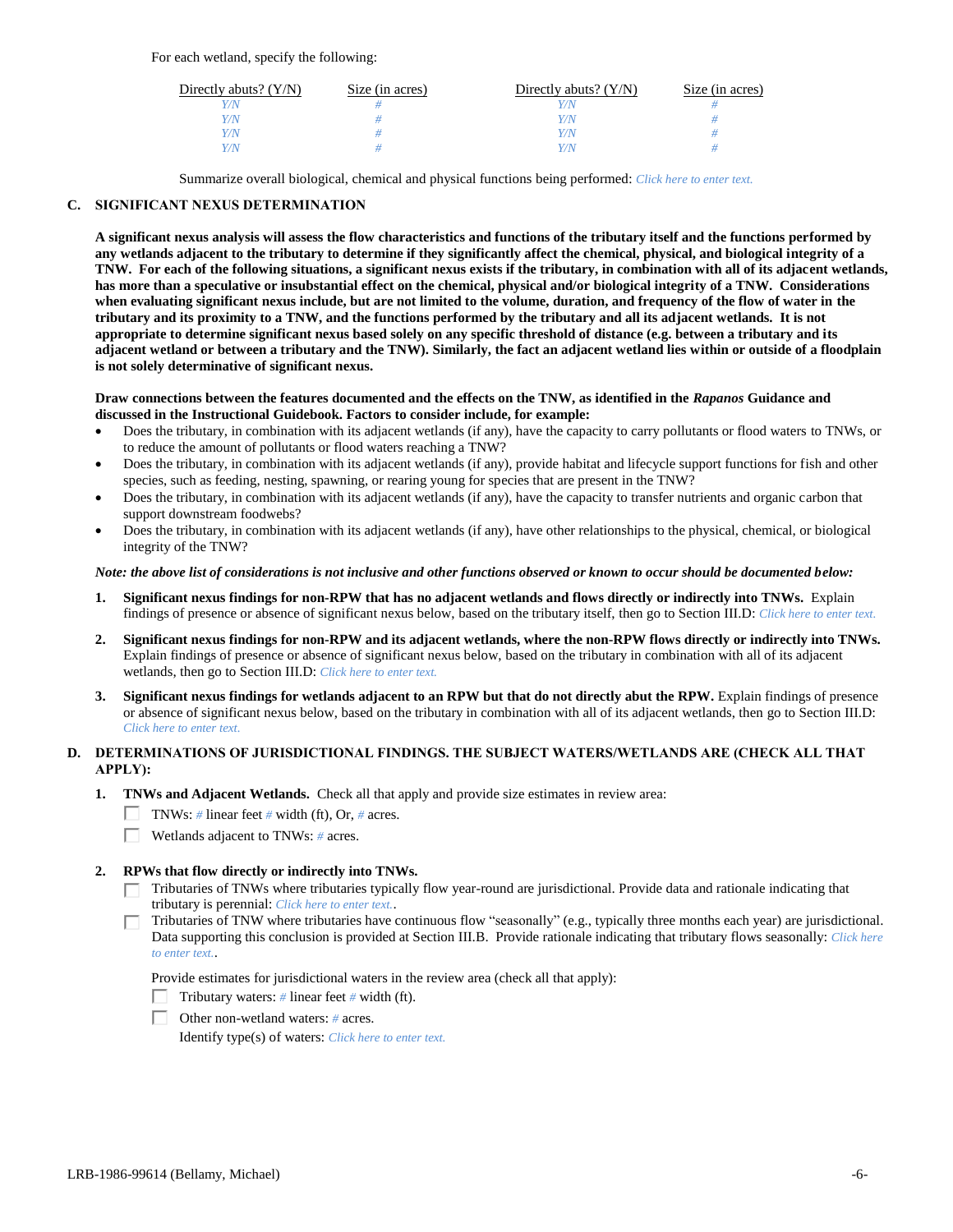### **3. Non-RPWs<sup>8</sup> that flow directly or indirectly into TNWs.**

Waterbody that is not a TNW or an RPW, but flows directly or indirectly into a TNW, and it has a significant nexus with a  $\mathbb{R}^n$ TNW is jurisdictional. Data supporting this conclusion is provided at Section III.C.

Provide estimates for jurisdictional waters within the review area (check all that apply):

- Tributary waters: *#* linear feet *#* width (ft).
- Other non-wetland waters: *#* acres.
	- Identify type(s) of waters: *Click here to enter text.*

### **4. Wetlands directly abutting an RPW that flow directly or indirectly into TNWs.**

- Wetlands directly abut RPW and thus are jurisdictional as adjacent wetlands. п
	- Wetlands directly abutting an RPW where tributaries typically flow year-round. Provide data and rationale indicating that tributary is perennial in Section III.D.2, above. Provide rationale indicating that wetland is directly abutting an RPW: *Click here to enter text.*

Wetlands directly abutting an RPW where tributaries typically flow "seasonally." Provide data indicating that tributary is seasonal in Section III.B and rationale in Section III.D.2, above. Provide rationale indicating that wetland is directly abutting an RPW: *Click here to enter text.*

Provide acreage estimates for jurisdictional wetlands in the review area: *#* acres.

### **5. Wetlands adjacent to but not directly abutting an RPW that flow directly or indirectly into TNWs.**

Wetlands that do not directly abut an RPW, but when considered in combination with the tributary to which they are  $\mathbf{L}$ adjacent and with similarly situated adjacent wetlands, have a significant nexus with a TNW are jurisidictional. Data supporting this conclusion is provided at Section III.C.

Provide acreage estimates for jurisdictional wetlands in the review area: *#* acres.

### **6. Wetlands adjacent to non-RPWs that flow directly or indirectly into TNWs.**

Wetlands adjacent to such waters, and have when considered in combination with the tributary to which they are adjacent п and with similarly situated adjacent wetlands, have a significant nexus with a TNW are jurisdictional. Data supporting this conclusion is provided at Section III.C.

Provide estimates for jurisdictional wetlands in the review area: *#* acres.

#### **7. Impoundments of jurisdictional waters. 9**

As a general rule, the impoundment of a jurisdictional tributary remains jurisdictional.

- п Demonstrate that impoundment was created from "waters of the U.S.," or
- Demonstrate that water meets the criteria for one of the categories presented above (1-6), or
- Г Demonstrate that water is isolated with a nexus to commerce (see E below).

## **E. ISOLATED [INTERSTATE OR INTRA-STATE] WATERS, INCLUDING ISOLATED WETLANDS, THE USE, DEGRADATION OR DESTRUCTION OF WHICH COULD AFFECT INTERSTATE COMMERCE, INCLUDING ANY SUCH WATERS (CHECK ALL THAT APPLY):<sup>10</sup>**

- П. which are or could be used by interstate or foreign travelers for recreational or other purposes.
- from which fish or shellfish are or could be taken and sold in interstate or foreign commerce. П.
- П. which are or could be used for industrial purposes by industries in interstate commerce.
- П. Interstate isolated waters.Explain: *Click here to enter text.*
- П. Other factors.Explain: *Click here to enter text.*

#### **Identify water body and summarize rationale supporting determination:** *Click here to enter text.*

Provide estimates for jurisdictional waters in the review area (check all that apply):

- Tributary waters:  $\#$  linear feet  $\#$  width (ft).
- г Other non-wetland waters: *#* acres.

Identify type(s) of waters: *Click here to enter text.*

Wetlands: *#* acres.

<sup>8</sup>See Footnote # 3.

<sup>&</sup>lt;sup>9</sup> To complete the analysis refer to the key in Section III.D.6 of the Instructional Guidebook.

<sup>&</sup>lt;sup>10</sup> Prior to asserting or declining CWA jurisdiction based solely on this category, Corps Districts will elevate the action to Corps and EPA HQ for review consistent with the process described in the Corps/EPA *Memorandum Regarding CWA Act Jurisdiction Following Rapanos.*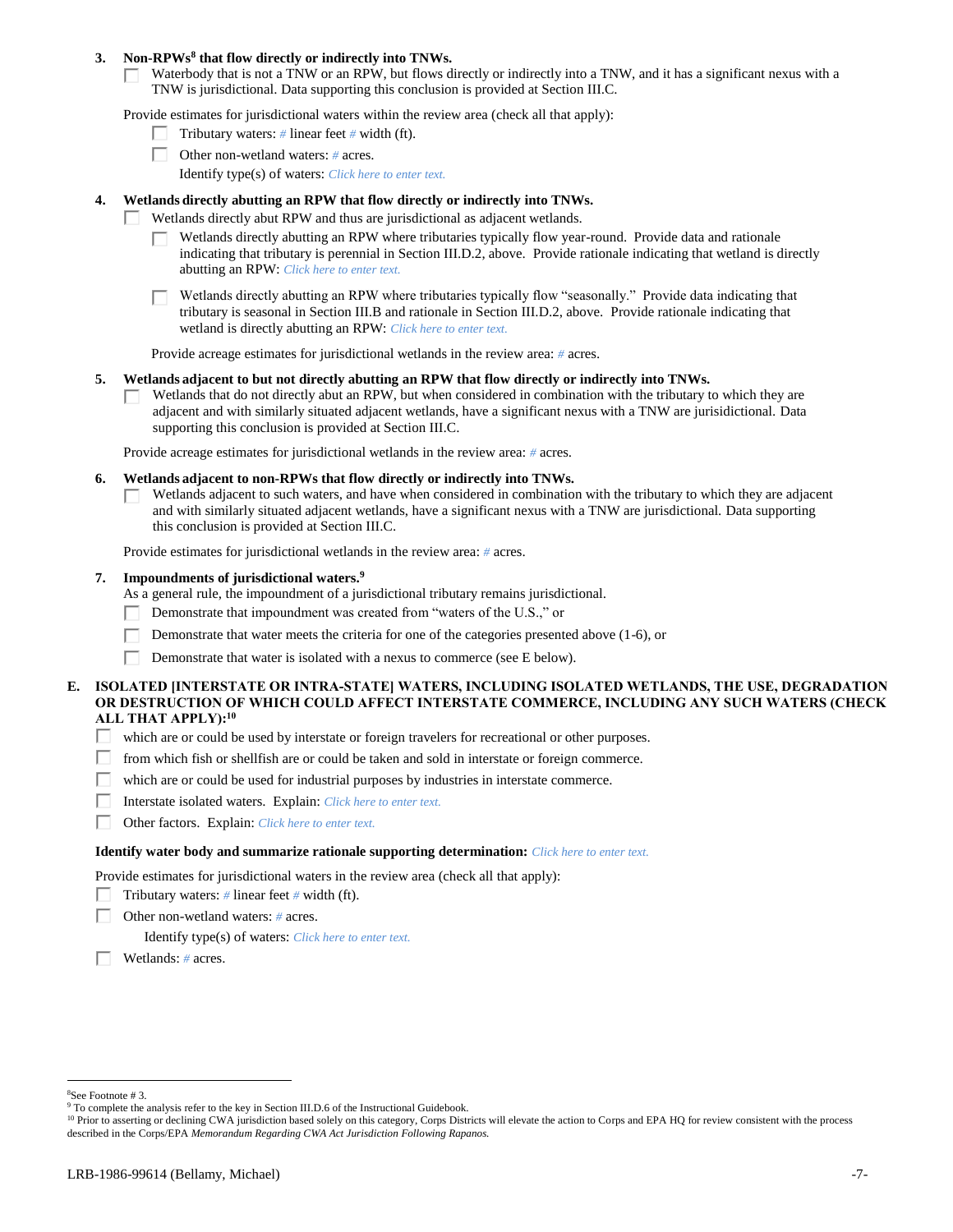| F.                                                                                         | NON-JURISDICTIONAL WATERS, INCLUDING WETLANDS (CHECK ALL THAT APPLY): |                                                                                                                                                                                                                                                                                                                                                                                                                                           |  |
|--------------------------------------------------------------------------------------------|-----------------------------------------------------------------------|-------------------------------------------------------------------------------------------------------------------------------------------------------------------------------------------------------------------------------------------------------------------------------------------------------------------------------------------------------------------------------------------------------------------------------------------|--|
|                                                                                            | ш                                                                     | If potential wetlands were assessed within the review area, these areas did not meet the criteria in the 1987 Corps of Engineers<br>Wetland Delineation Manual and/or appropriate Regional Supplements.<br>Review area included isolated waters with no substantial nexus to interstate (or foreign) commerce.<br>Prior to the Jan 2001 Supreme Court decision in "SWANCC," the review area would have been regulated based solely on the |  |
|                                                                                            |                                                                       | "Migratory Bird Rule" (MBR).                                                                                                                                                                                                                                                                                                                                                                                                              |  |
|                                                                                            | п                                                                     | Waters do not meet the "Significant Nexus" standard, where such a finding is required for jurisdiction. Explain: Click here to enter text.                                                                                                                                                                                                                                                                                                |  |
|                                                                                            | П                                                                     | Other: (explain, if not covered above): Click here to enter text.                                                                                                                                                                                                                                                                                                                                                                         |  |
|                                                                                            |                                                                       | Provide acreage estimates for non-jurisdictional waters in the review area, where the sole potential basis of jurisdiction is the MBR factors<br>(i.e., presence of migratory birds, presence of endangered species, use of water for irrigated agriculture), using best professional judgment<br>(check all that apply):                                                                                                                 |  |
|                                                                                            |                                                                       | Non-wetland waters (i.e., rivers, streams): # linear feet # width (ft).                                                                                                                                                                                                                                                                                                                                                                   |  |
|                                                                                            |                                                                       | Lakes/ponds: $# \, \text{acres.}$                                                                                                                                                                                                                                                                                                                                                                                                         |  |
| Other non-wetland waters: # acres. List type of aquatic resource: Click here to enter text |                                                                       |                                                                                                                                                                                                                                                                                                                                                                                                                                           |  |
|                                                                                            |                                                                       | Wetlands: # acres.                                                                                                                                                                                                                                                                                                                                                                                                                        |  |
|                                                                                            |                                                                       | Provide acreage estimates for non-jurisdictional waters in the review area that do not meet the "Significant Nexus" standard, where such a<br>finding is required for jurisdiction (check all that apply):<br>Non-wetland waters (i.e., rivers, streams): $\#$ linear feet $\#$ width (ft).                                                                                                                                               |  |
|                                                                                            |                                                                       | Lakes/ponds: $# \, \text{acres.}$                                                                                                                                                                                                                                                                                                                                                                                                         |  |
|                                                                                            |                                                                       | Other non-wetland waters: # acres. List type of aquatic resource: Click here to enter text                                                                                                                                                                                                                                                                                                                                                |  |
|                                                                                            |                                                                       | Wetlands: # acres.                                                                                                                                                                                                                                                                                                                                                                                                                        |  |
|                                                                                            |                                                                       | <b>SECTION IV: DATA SOURCES.</b>                                                                                                                                                                                                                                                                                                                                                                                                          |  |
|                                                                                            | ▽                                                                     | A. SUPPORTING DATA. Data reviewed for JD (check all that apply - checked items shall be included in case file and, where checked and<br>requested, appropriately reference sources below):<br>Maps, plans, plots or plat submitted by or on behalf of the applicant/consultant: Click here to enter text.                                                                                                                                 |  |
|                                                                                            |                                                                       | Data sheets prepared/submitted by or on behalf of the applicant/consultant.                                                                                                                                                                                                                                                                                                                                                               |  |
|                                                                                            |                                                                       | Office concurs with data sheets/delineation report.                                                                                                                                                                                                                                                                                                                                                                                       |  |
|                                                                                            |                                                                       | Office does not concur with data sheets/delineation report.                                                                                                                                                                                                                                                                                                                                                                               |  |
|                                                                                            |                                                                       | Data sheets prepared by the Corps: Click here to enter text.                                                                                                                                                                                                                                                                                                                                                                              |  |
|                                                                                            | ∣V                                                                    | Corps navigable waters' study: Click here to enter text.                                                                                                                                                                                                                                                                                                                                                                                  |  |
|                                                                                            | ☞                                                                     | U.S. Geological Survey Hydrologic Atlas: Click here to enter text.                                                                                                                                                                                                                                                                                                                                                                        |  |
|                                                                                            |                                                                       | USGS NHD data.                                                                                                                                                                                                                                                                                                                                                                                                                            |  |
|                                                                                            |                                                                       | $\overline{v}$ USGS 8 and 12 digit HUC maps.                                                                                                                                                                                                                                                                                                                                                                                              |  |
|                                                                                            | ▽                                                                     | U.S. Geological Survey map(s). Cite scale & quad name: Castile, New York, USGS Quadrangle Map, Scale is 1:24,000.                                                                                                                                                                                                                                                                                                                         |  |
|                                                                                            |                                                                       | USDA Natural Resources Conservation Service Soil Survey. Citation: Click here to enter text.                                                                                                                                                                                                                                                                                                                                              |  |
|                                                                                            |                                                                       | National wetlands inventory map(s). Cite name: Click here to enter text.                                                                                                                                                                                                                                                                                                                                                                  |  |
|                                                                                            |                                                                       | State/Local wetland inventory map(s): Click here to enter text.                                                                                                                                                                                                                                                                                                                                                                           |  |
|                                                                                            |                                                                       | FEMA/FIRM maps: Click here to enter text.                                                                                                                                                                                                                                                                                                                                                                                                 |  |
|                                                                                            |                                                                       | 100-year Floodplain Elevation is: Click here to enter text. (National Geodectic Vertical Datum of 1929)                                                                                                                                                                                                                                                                                                                                   |  |
|                                                                                            | ⊽                                                                     | Photographs: $\overline{\triangledown}$ Aerial (Name & Date): Google Earth 2011, 2013, 2016.                                                                                                                                                                                                                                                                                                                                              |  |
|                                                                                            |                                                                       | Other (Name & Date): Click here to enter text.<br>or $\Box$                                                                                                                                                                                                                                                                                                                                                                               |  |
|                                                                                            |                                                                       | Previous determination(s). File no. and date of response letter: Click here to enter text.                                                                                                                                                                                                                                                                                                                                                |  |
|                                                                                            |                                                                       | Applicable/supporting case law: Click here to enter text.                                                                                                                                                                                                                                                                                                                                                                                 |  |
|                                                                                            |                                                                       | Applicable/supporting scientific literature: Click here to enter text.                                                                                                                                                                                                                                                                                                                                                                    |  |
|                                                                                            | ⊽                                                                     | Other information (please specify):<br>Web Sites on Silver Lake, that discuss fishing, and other associated lake-related recreation.                                                                                                                                                                                                                                                                                                      |  |
|                                                                                            |                                                                       | http://www.dec.ny.gov/outdoor/26918.html<br>http://iloveperryny.com/Recreation/SilverLake.aspx                                                                                                                                                                                                                                                                                                                                            |  |

# **B. ADDITIONAL COMMENTS TO SUPPORT JD:** *Click here to enter text.*